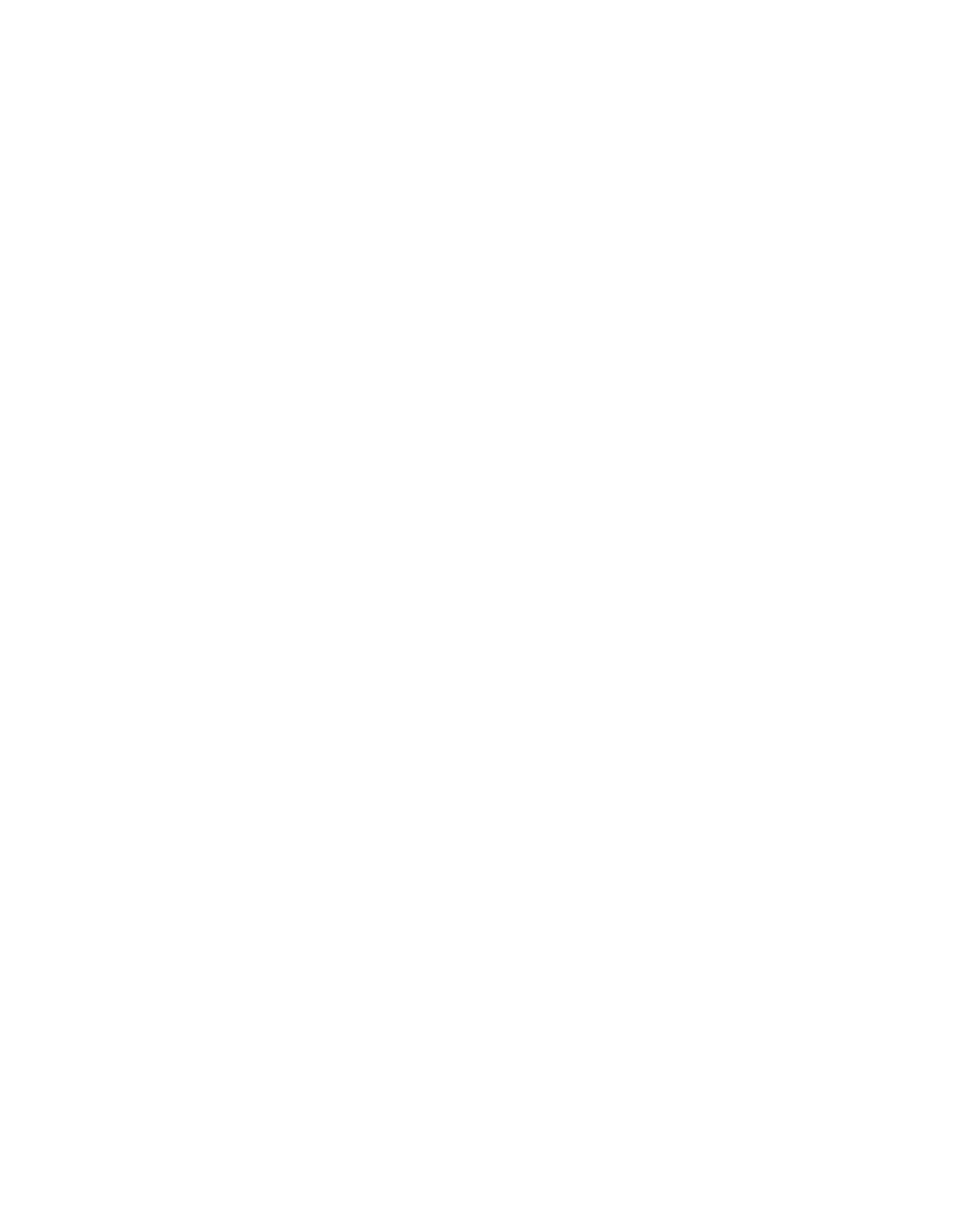# *December Addendum[1](#page-2-0)* **Colorado Criminal and Juvenile Justice Commission 2009 Recommendations for Sentencing Reform**

# **POLICY STATEMENT AND DRUG LAW PHILOSOPHY**[2](#page-2-1)

## $D-1^3$  $D-1^3$

## **The following policy statements provide the context for the recommendations that follow and were developed, in part, as a proposed replacement of C.R.S. 18-18-401.**

Providing community-based treatment for offenders who suffer from alcoholism and drug abuse -- and mental health problems associated with these addictions -- will improve public safety by reducing the likelihood that such individuals will have further contact with the criminal justice system. This strategy will provide substantial savings to the taxpayer. The research unequivocally finds that substance abuse treatment reduces drug use and criminal behavior. Research demonstrates that *successful* treatment:

- a) occurs at the earliest possible opportunity;
- b) is based on an individual treatment plan that incorporates natural communities and pro-social supports;
- c) includes family members when they offer a positive impact on the recovery process; and
- d) provides a continuum of community-based services.

To reduce recidivism, therapeutic intervention rather than incarceration alone is required to treat alcoholism and illicit drug use disorders as well as mental illnesses related to these addictions. Prison should be reserved for violent, frequent or serious offenders. Savings that are achieved from reduced confinement of drug offenders shall be directed toward the counties to implement evidence-based sentencing and treatment interventions.

## **Recommendations related to the above policy statement**

• The Commission on Criminal and Juvenile Justice recommends that the public policy of Colorado recognize alcoholism and substance use disorders as illnesses and public health problems affecting the health, safety, economy, and general welfare of the state.

<span id="page-2-0"></span><sup>&</sup>lt;u>nessen CR.S. 16-11.3-103 (2.5),</u> the Colorado Commission on Criminal and Juvenile Justice was mandated to prepare<br><sup>1</sup> Per C.R.S. 16-11.3-103 (2.5), the Colorado Commission on Criminal and Juvenile Justice was mandated to a report on sentencing recommendations by November 31, 2009. The report includes 40 recommendations regarding criminal sentencing and is available at [http://cdpsweb.state.co.us/cccjj/Commission\\_Reports.html.](http://cdpsweb.state.co.us/cccjj/Commission_Reports.html) This document includes additional recommendations that remained under consideration at the time the November report went to press and constitutes an addendum to the November 2009 report.

<span id="page-2-1"></span> $2$  Much of the research that supports these recommendations and statements can be found at http://www.drugabuse.gov/drugpages/cj.html. This page contains links to multiple reports conducted and/or

supported by The National Institute on Drug Abuse (NIDA) regarding criminal justice and drug abuse.

<span id="page-2-2"></span><sup>&</sup>lt;sup>3</sup> The recommendations included in these pages are referred to with letters and numbers. The letters correspond to the topic. Specifically, D refers to "drugs," HTO represents "habitual traffic offender," DUI equals "driving under the influence" of drugs or alcohol, and SP refers to "special offender."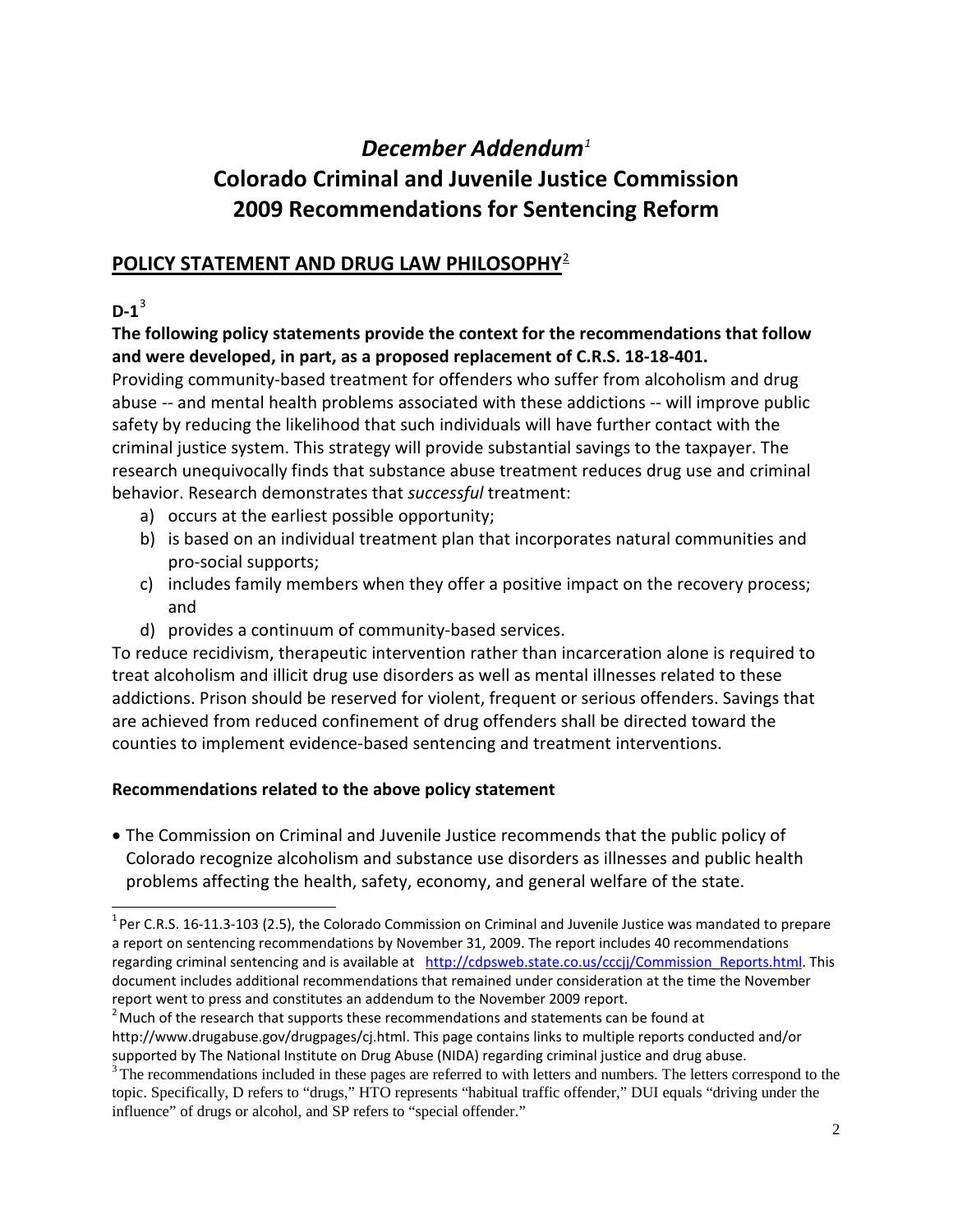• The Commission recommends that the Colorado General Assembly seek to improve public safety, reduce recidivism, and promote substance abuse treatment by implementing a system of evidence-based sentencing practices and community-based interventions that focus on the individual defendant.

This approach will combine accountability, risk and needs assessments, criminal penalties, and appropriate treatment for individuals who are addicted to substances and convicted of criminal offenses. This system will differentiate among the following types of individuals:

- (a) a defendant who is an illegal drug user but is not addicted or involved in other criminal activity;
- (b) a defendant who is addicted but is not otherwise engaged in other criminal activity;
- (c) a defendant who is addicted and engaged in nonviolent crime to support their addiction;
- (d) a defendant who is addicted and engaged in violent crime; and
- (e) a defendant who is engaged in drug trafficking or manufacture for profit who is not addicted to illegal drugs.
- Persons addicted to or dependent on controlled substances and whose criminal behavior is associated with the addiction should, upon conviction, be sentenced in a manner most likely to promote rehabilitation and to be consistent with public safety*.*
- For those sentenced to the community for a drug crime and who are found to be addicted to or dependant on controlled substances, meaningful interventions should be available and applied to non-violent as well as violent offenders based upon individual needs and demonstrated risk to the community.
- The manufacture, distribution and delivery of illicit controlled substances have a substantial and detrimental effect on the health and general welfare of the people of this state, especially children. As such, persons who habitually or commercially engaged in the trafficking of illicit substances and prescription drugs present a menace to public health and safety.
- The purpose of sentencing *occasional users and experimenters* is to induce them to shun further contact with controlled substances and to learn acceptable alternatives to drug abuse. This approach requires differentiating recreational or one-time users with few or no addiction treatment needs from those who are chemically dependent and require treatment.
- Because addiction is a chronic disease, drug relapse and return to treatment are common features in the path to recovery for individuals with substance use disorders. Therefore, judges, district attorneys, public defenders, private attorneys, probation officers, parole officers, and other professionals involved in the criminal justice system must anticipate, recognize, plan for, and appropriately respond to the potential for relapse that may occur for individuals involved in treatment.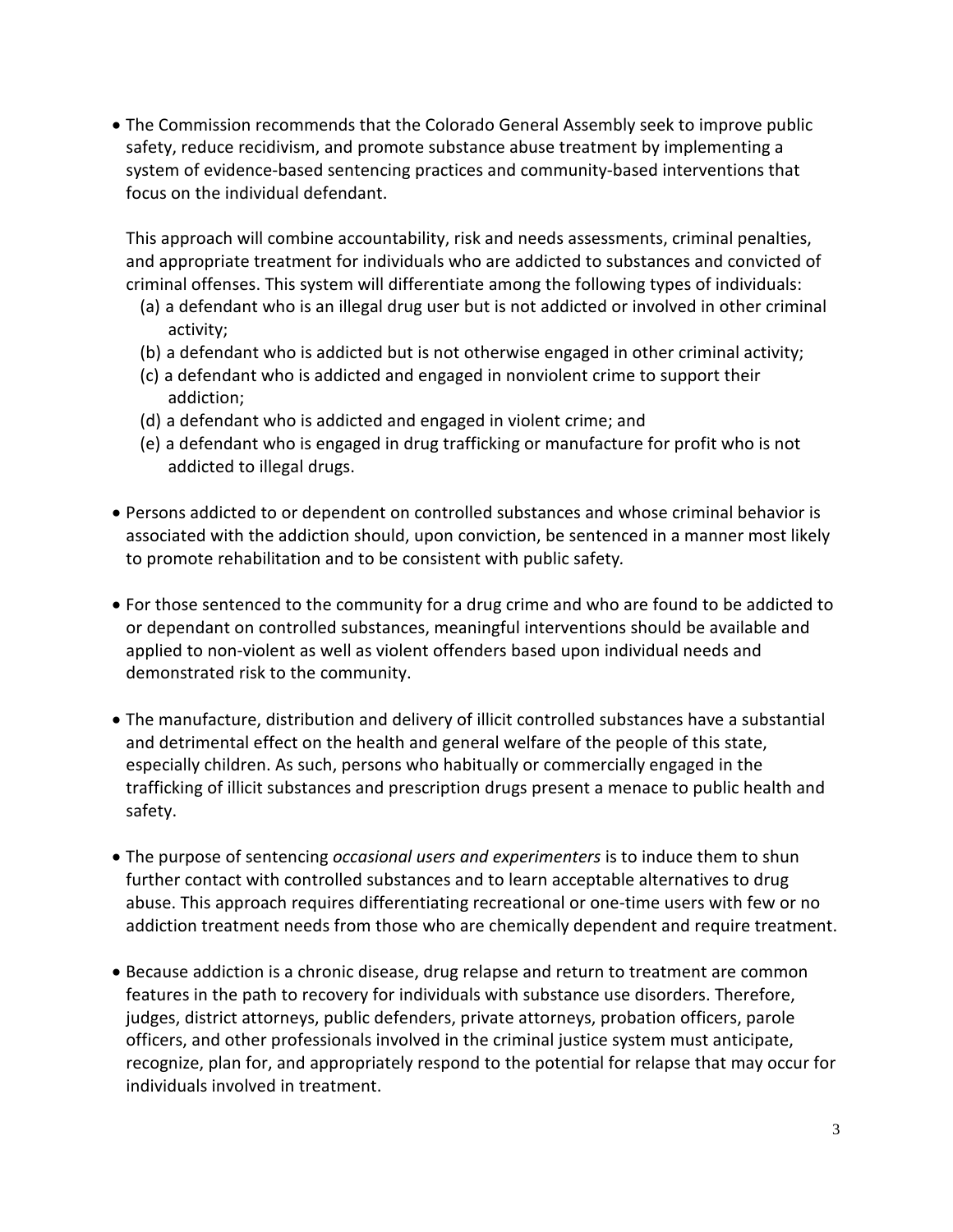• The purpose of sentencing *defendants with treatment needs* can be achieved by promoting evidence-based sentencing of individuals convicted of drug-related offenses. Strategies include the following:

a) Allowing judges and other judicial officers to use available information and resources to develop informed and flexible evidence-based sentencing plans that meet the needs of the individual offender, that

i) ensure appropriate safeguards to protect the defendant's rights while assigning the individual to appropriate treatment programs, and ii) are based on, when practical, the risk level and treatment needs of the offender as determined by objective assessment tools.

b) Allowing for the appropriate combination of supervision and treatment based on research indicating that this combined approach has the greatest likelihood of recidivism reduction and protecting the public.

c) Allowing for consideration of the significant collateral consequences that a criminal record has on employment and lifetime earnings of drug-related convictions, and how such convictions can undermine successful community reintegration.

d) Using treatment programs with demonstrated rates of success.

e) Targeting interventions to offenders with moderate- to high-level treatment needs rather than those identified with low-risk and low-needs.

f) Targeting individuals who could benefit from appropriate treatment programs.

#### **D-2**

#### **Identify a working group to develop funding strategies.**

The Commission shall identify a working group for the purpose of developing a funding strategy to expand treatment resources. This is necessary to ensure the successful implementation of the recommendations presented here.<sup>[4](#page-4-0)</sup>

#### **D-3**

#### **Ensure statutory reforms are consistent with sentencing policy, evidence-based practices and recidivism reduction.**

The complex nature of Colorado statutes pertaining to drug-related sentences requires detailed analysis and careful study to ensure that any recommended modifications conform to broader sentencing policies and structures. Before any suggested reforms can be recommended, the Commission must first undertake this analysis to guarantee that any recommended statutory reforms will be consistent with evidence-based practices and

<span id="page-4-0"></span>4 This working group was identified by the Commission in November 2009 and its work is underway.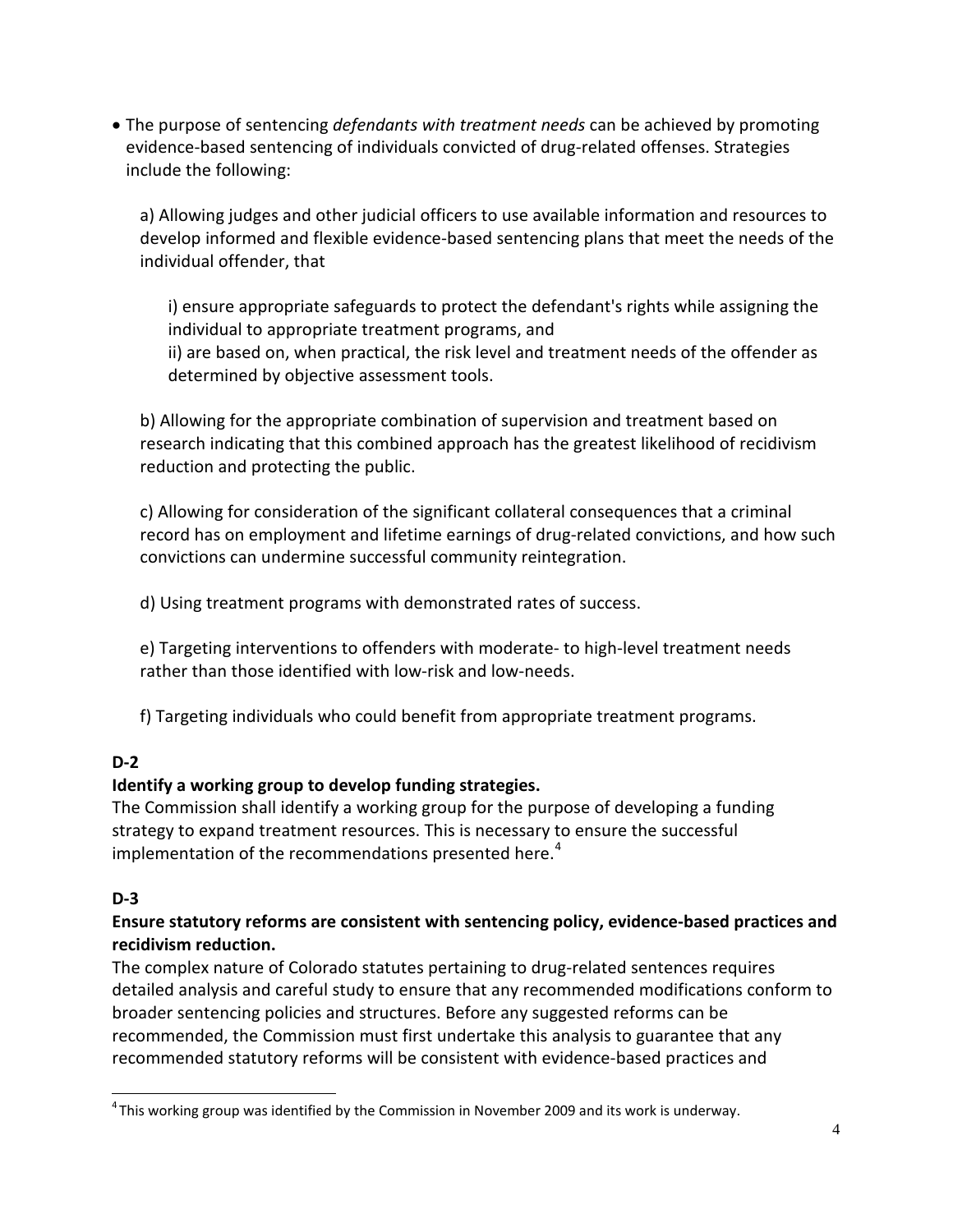recidivism reduction.

#### **D-4**

#### **Establish a transparent mechanism to ensure that fiscal savings resulting from CCJJ recommendations are reallocated toward treatment programs.**

A transparent mechanism must be immediately established to ensure the reallocation of any fiscal savings realized from the implementation of the Commission's recommendations concerning drug and DUI law modifications. This reallocation must be directed toward expanding and sustaining evidence-based community- and jail-based treatment programs and evaluating the efficacy of these programs.

## **D-5**

## **Design differential intervention approaches for defendants.**

Criminal activity, addiction, and illegal drug use can intersect in significantly different ways. Decision makers, including those representing the criminal defense and prosecution, must distinguish among the variety of circumstances surrounding drug offenses. Differential approaches must be designed for defendants who are:

- (a) illegal drug users but not addicted or involved in other criminal activity,
- (b) addicted and engaged in drug activity but not otherwise engaged in other criminal activity,
- (c) addicted and engaged in nonviolent crime to support their addiction,
- (d) addicted and engaged in violent crime, and
- (e) engaged in drug trafficking or manufacturing for profit but not addicted to illegal drugs.

## **D-6**

# **Community-based treatment should be expedited for alcohol and drug-involved defendants.**

Research shows that timely and relevant consequences produce the most successful outcomes for individuals who are addicted to alcohol or drugs. Sanctions that include community-based treatment should be expedited for alcohol and drug-involved defendants. Due process rights should be protected in expedited cases.

## **D-7**

#### **Intermediate sanctions and rewards should be authorized when working with drug-involved offenders.**

Probation and parole officers should be granted the authority to administer intermediate sanctions and rewards when working with drug-involved offenders.

#### **D-8**

#### **Judicial districts should develop a collaborative decision-making process for cases involving drug-addicted offenders.**

Each judicial district should develop a collaborative decision-making process that involves prosecutors, defense attorneys, community supervision officers, treatment providers, and defendants' support systems for cases involving drug-addicted offenders.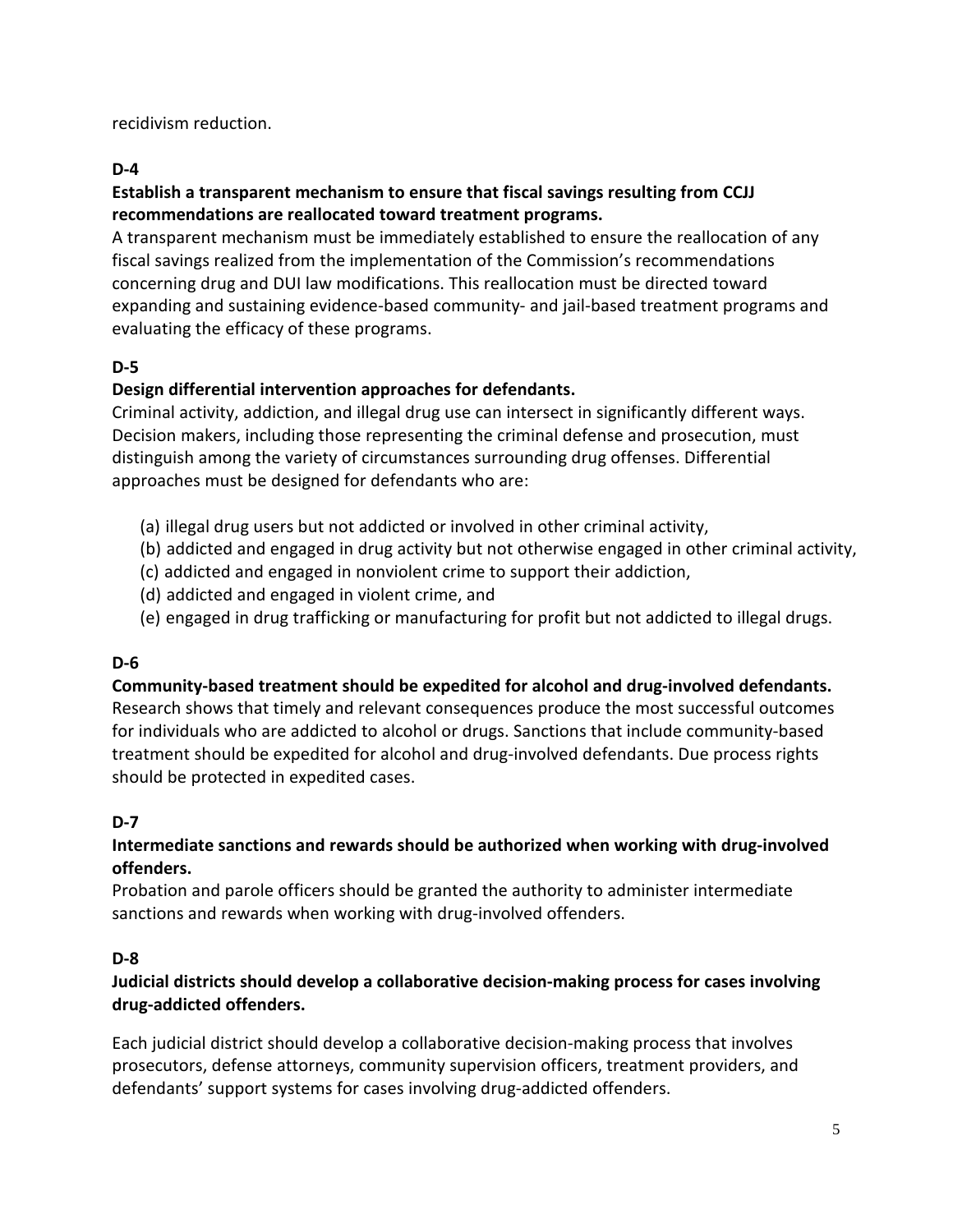#### **D-9**

#### **Those prosecuting drug-involved defendants must proactively address minority overrepresentation.**

Those involved in the prosecution of drug-involved defendants (e.g., policy makers, administrators, supervising officers, and other criminal justice system professionals) must proactively address minority over-representation in drug offenses. This should include, among other efforts, careful consideration of the following practices:

- (a) Frequent law enforcement patrols in specific neighborhoods,
- (b) Use of pleas for drug possession defendants that may avoid a felony record, and
- (c) Cultural competency of those delivering substance abuse treatment.

## **D-10**

#### **Modify court sanctions for first-time offenders to help individuals maintain or obtain employment.**

Research demonstrates that individuals with a felony record have reduced employment and earnings potential, a burden that can last a lifetime. Court sanctions should expand non-felony sentencing options for first-time offenders who are charged with drug possession, thereby increasing offenders' ability to maintain or obtain employment.

## **D-11**

#### **Allow felony arrest records to be sealed when the conviction is for a misdemeanor drug crime.**

Statutes should allow for the ability to seal the record of A felony drug arrest that results in misdemeanor conviction.

## **D-12**

#### **Assess all drug-involved defendants for risk and treatment needs as early as possible in the criminal court process.**

The court, prosecution and defense must have objective information about the risk and treatment needs of drug-involved defendants prior to disposition and sentencing. All druginvolved defendants must be assessed for risk and treatment needs as early as possible in the criminal court process. The assessment requires the use of a standardized and validated assessment tool that would provide the necessary details for treatment planning.

#### **D-13**

#### **Remove barriers to conducting risk and treatment needs assessments while protecting a defendant's Constitutional rights.**

The Commission should assign a workgroup of prosecutors and defense counsel to determine how to remove barriers to conducting these assessments while addressing concerns regarding a defendant's Constitutional rights against self-incrimination and the confidentiality of medical records.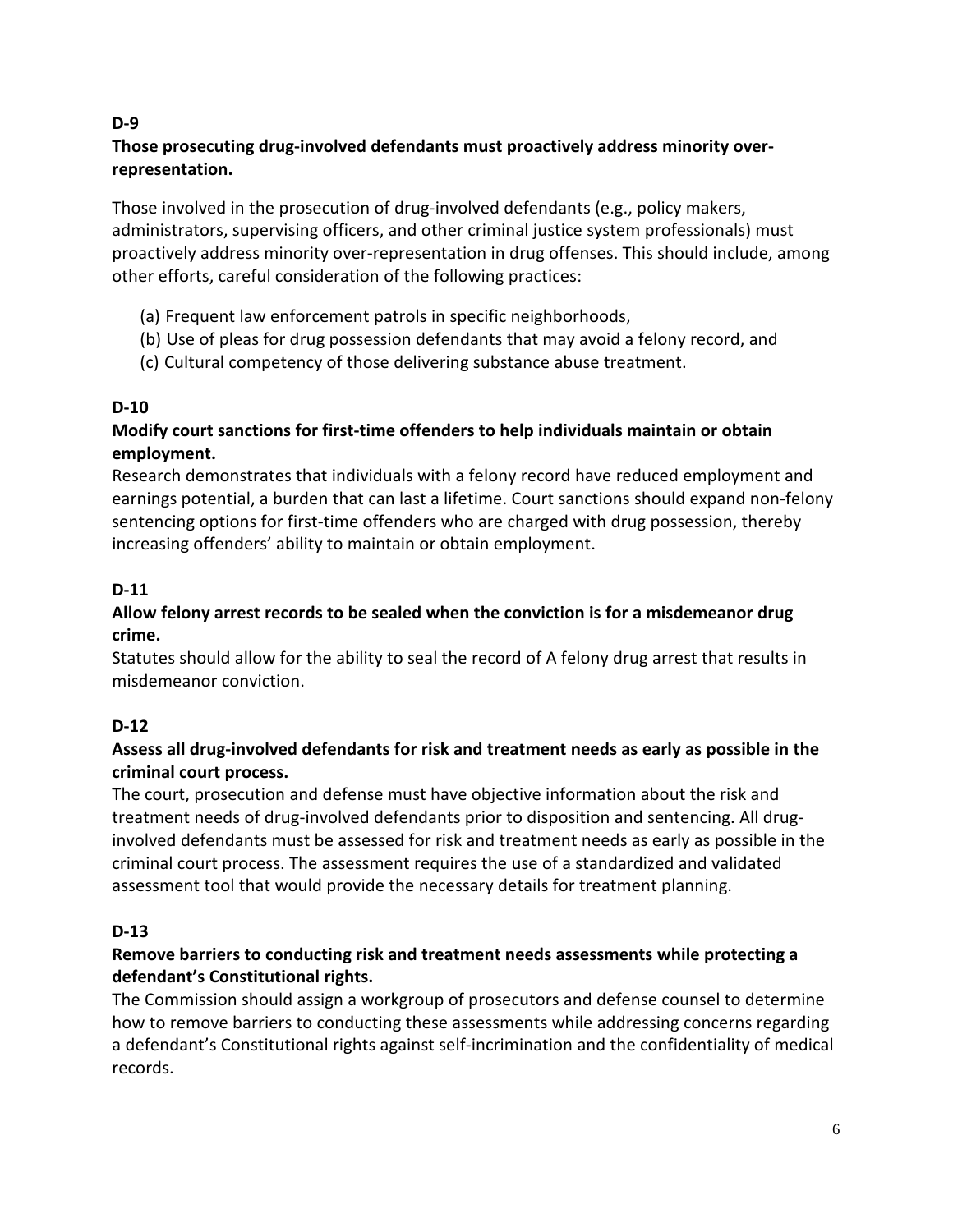#### **D-14**

#### **Treatment programs that receive state funding should be evaluated and evaluation data should be coordinated through the Division of Behavioral Health at the Colorado Department of Human Services.**

Colorado statute should require and provide resources for the development of evidence-based standards, for performance measures within community-based treatment programs, and for the evaluation of those programs. Treatment programs that receive state funding should be required to capture data that allow for the monitoring of each program's compliance with evidence-based standards and the evaluation of the effectiveness of the program to reduce recidivism. To prevent redundancy, data collection for annual evaluations should be coordinated through the Division of Behavioral Health at the Colorado Department of Human Services so that treatment providers would have a single reporting system. The data should include, but not be limited to:

#### (a) population description,

- i. treatment history
- ii. level of addiction
- iii. criminal history
- iv. risk and needs assessment
- (b) number of individuals served,
- (c) program completion criteria,
- (d) definition of success,
- (e) success rate, and
- (f) cost per client.

## **D-15**

## **The Division of Criminal Justice, State Judicial Branch, and the Division of Behavioral Health should collaborate in the evaluation of alcohol and drug treatment programs.**

On behalf of the Commission, the Division of Criminal Justice, State Judicial Branch, and the Division of Behavioral Health should collaborate in the evaluation of alcohol and drug treatment programs. DCJ and Judicial will examine arrest and reconviction data to determine recidivism rates for offenders participating in state-funded programs.

#### **D-16**

#### **Develop empirically-based core competencies and standards of practice in offender management along with standardized training and regulation for providers working with offenders.**

The Division of Behavioral Health, the State Judicial Branch, and the Division of Criminal Justice should develop empirically-based core competencies and standards of practice in offender management to be used to qualify and evaluate service providers. Standardized training should be developed that addresses these core competencies and practice standards and be required for all providers working with offenders. This training should be regulated.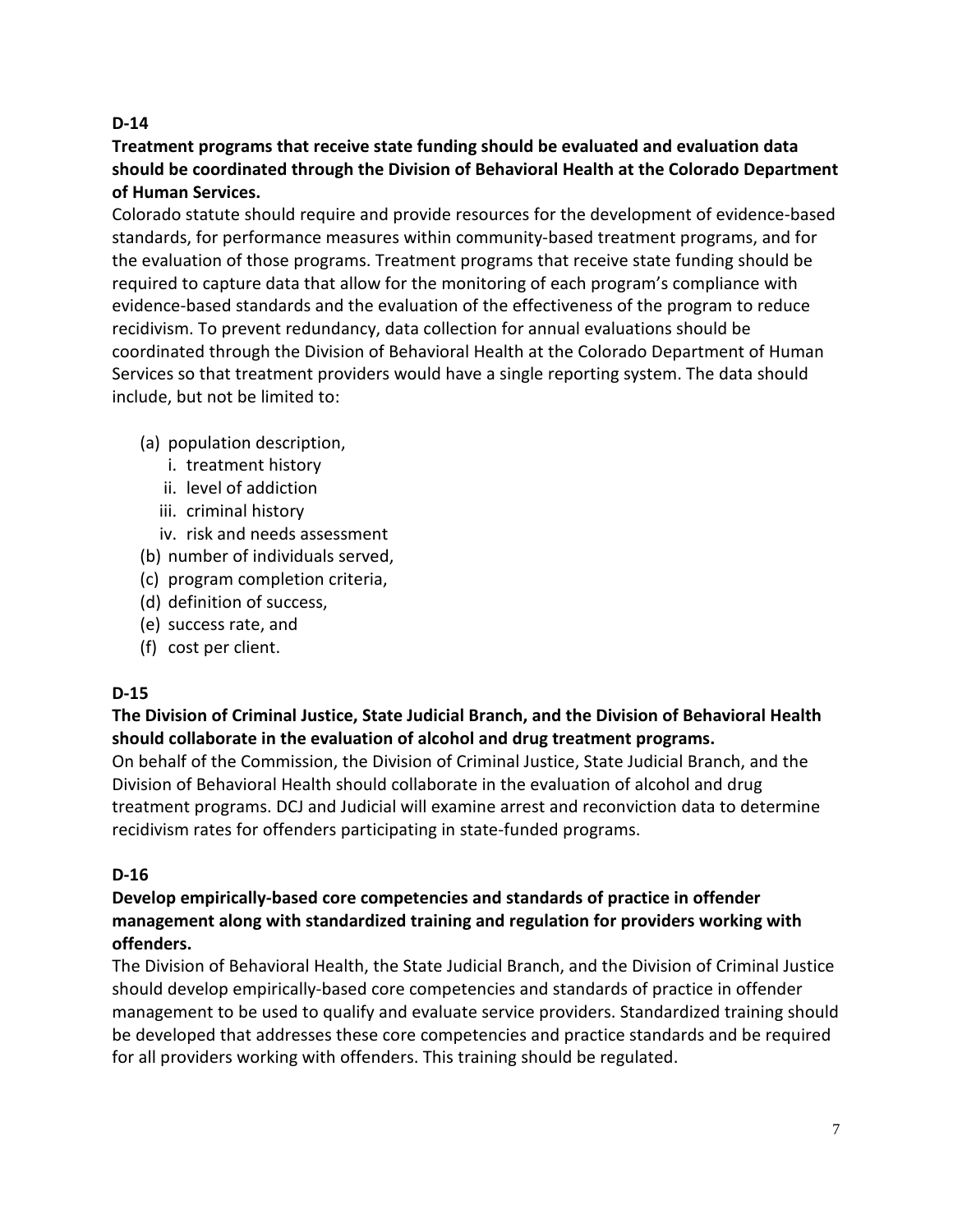# **DRIVING UNDER THE INFLUENCE OF ALCOHOL AND DRUGS**

#### **HTO-1**[5](#page-8-0)

#### **ELIMINATE SOME NON-ALCOHOL/DRUG DRIVING OFFENSES AS PREREQUISITES FOR HABITUAL TRAFFIC OFFENDER**

Eliminate non-alcohol related Driving Under Revocation (DUR), Driving Under Suspension (DUS) and Driving Under Denial (DUD) as a major offense for consideration by the Division of Motor Vehicle (DMV) for a habitual traffic offense.

#### **HTO-2**

#### **ELIMINATE SOME NON-ALCOHOL/DRUG DRIVING OFFENSES AS PREREQUISITES FOR HABITUAL TRAFFIC OFFENDERS AND ELIMINATE MANDATORY JAIL SENTENCES FOR NON-ALCOHOL OFFENSES.**

Eliminate non-alcohol related Driving Under Revocation (DUR), Driving Under Suspension (DUS) and Driving Under Denial (DUD) as a major offense for consideration by the DMV as a predicate offense to classification as a Habitual Traffic Offender. Eliminate mandatory jail sentences for non-alcohol related DUR, DUS and DUD while still retaining them as discretionary.

#### **DUI-9**[6](#page-8-1)

## **MODIFY BOND STATUTES FOR DEFENDANTS ACCUSED OF 3rd AND SUBSEQUENT ALCOHOL AND DRUG RELATED DRIVING OFFENSES**

On a 3rd and subsequent alcohol-related driving arrest, if the defendant is granted bond, the conditions of the bond must include participation in a treatment program and regular monitoring such as electronic monitoring, alcohol testing and/or vehicle disabling devices. Relief from these conditions can only occur upon motion of the defendant, a hearing, and a written finding by the court that the these conditions are not in the interests of justice and that public safety is not endangered by the removal of the conditions.

## **CONTROLLED SUBSTANCES**

#### **SP-1**[7](#page-8-2)

## **Limit to 100 feet the current 1,000 foot zone that pertains to the sale, distribution, and manufacture of controlled substances.**

#### *DISCUSSION*

*This recommendation was previously published in the Commission's November 2009 report with a note that the Commission was still considering modifying the list of zones to which this perimeter applies. After further discussion, no further modifications to C.R.S. 18-18-407(2)(a) were made. The paragraph below reflects the recommended statutory change.*

<span id="page-8-0"></span><sup>&</sup>lt;sup>5</sup> HTO refers to Habitual Traffic Offender recommendations.

<span id="page-8-1"></span> $6$  DUI refers to Driving Under the Influence recommendations.

<span id="page-8-2"></span><sup>&</sup>lt;sup>7</sup> SP refers to Special Offender recommendations.